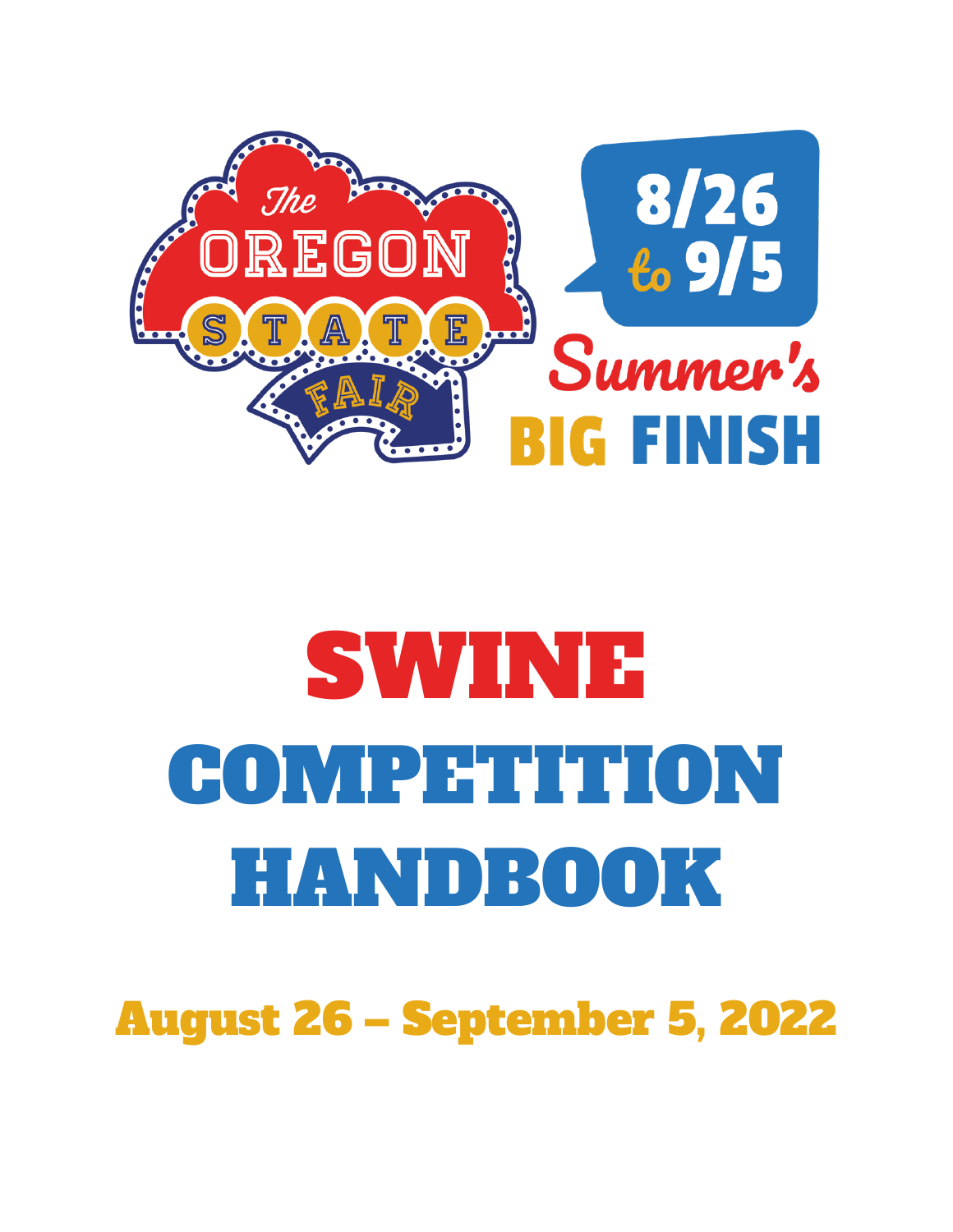## **SWINE OPEN CLASS SHOW**

| Swine Superintendent:  | Lee Letsch           | Livestock Office Phone: 503-510-3374       |
|------------------------|----------------------|--------------------------------------------|
| Phone:                 | 503-507-6499         | Oregon State Fair Office: 971-701-6573     |
| Email:                 | lee.letsch@gmail.com | Judge: Rusty Bingham                       |
| <b>OPEN ENTRY FEE:</b> | \$10 per head        | Friday, August 5, 2022<br><b>DEADLINE:</b> |

**JUNIOR SHOW ENTRY FEE:** \$10 per entry

## **[CLICK HERE FOR ONLINE ENTRY REGISTRATION](http://oregona.fairwire.com/)**

**NO LATE ENTRIES WILL BE ACCEPTED.** No entry fee for group classes. Group entries are to be made at the time entry registration is submitted. Group entries added after entry deadline will be charged a late fee of \$10 per group. All substitutions must be completed at time of check-in, with a maximum of **three** (3) per Exhibitor at no charge; additional substitutions will be charged an entry fee. **Substitutions may include but not be limited to: lack of proper ear notch entry; missing or incorrect entry information such as registration numbers, sire name or animal name; or an entry substitution.** 

**Scale & Ear Notch Check Schedule**

12 – 7PM Scale open to weigh

8AM – 10AM Scale open to weigh

2PM Ear notch check

**EXHIBITORS ARE RESPONSIBLE FOR PAINTBRANDING THEIR OWN ANIMALS. Exhibitors should be at their** 

**pens during the ear notch check time.** 

Crossbred breeding animals and all barrows

Crossbred breeding animals and all barrows

**Wednesday, August 31**

**Thursday, September 1**

#### **EXHIBITOR PASSES:**

Please check www.oregonstatefair.org for pass information or 2022 Oregon State Fair General Rules, page 4.

## **SWINE SHOW SCHEDULE**

| <b>WEDNESDAY, August 31</b>  |                                                   |
|------------------------------|---------------------------------------------------|
| $10AM - RPM$                 | Open Class & Jr. Show Swine move-in.              |
| $4PM - 7PM$                  | <b>Registration Paper and entry CHECK-IN</b>      |
| <b>THURSDAY, September 1</b> |                                                   |
| $7AM - 9AM$                  | Open Class & Jr. Show Swine move-in.              |
|                              | <b>Registration Paper and entry CHECK-IN</b>      |
| 9AM                          | All Swine to be in place                          |
| 10AM                         | Mandatory Swine exhibitors meeting – location TBA |
| 12PM                         | Junior Show: Breeding Show                        |
| 1PM                          | All Entry post cards due                          |
| 3:30PM                       | <b>Iunior Show: Market Show</b>                   |
|                              |                                                   |
|                              |                                                   |

#### **FRIDAY, September 2**

| 10AM | Yorkshire Breeding Show followed immediately by |
|------|-------------------------------------------------|
|      | Duroc Breeding Show                             |
| 1PM  | AOB Breeding Show                               |
| 6PM  | Junior Show: Showmanship                        |

#### **SATURDAY, September 3**

| 8AM    | Crossbred Breeding Show                               |
|--------|-------------------------------------------------------|
| 2PM    | Open Show for Supreme Champion Boar and Gilt          |
|        | (Includes purebred & crossbreds & BOTH AOB divisions) |
| 2:30PM | <b>Market Barrow Show</b>                             |
| 5:00PM | Prospect Pig Sift                                     |

#### **SUNDAY, September 4**

1PM Oregon Pork Producers Breed Boar & Gilt Sale

#### **MONDAY, September 5**

9AM Swine Exhibitors Meeting - location TBA

**RELEASE DAY**

*ALL ANIMALS MUST REMAIN IN PENS UNTIL RELEASED BY THE SUPERINTENDENT. FAILURE TO DO SO WILL RESULT IN FORFEITURE OF PREMIUMS AND POSSIBLE SUSPENSION FOR ONE YEAR OR MORE.*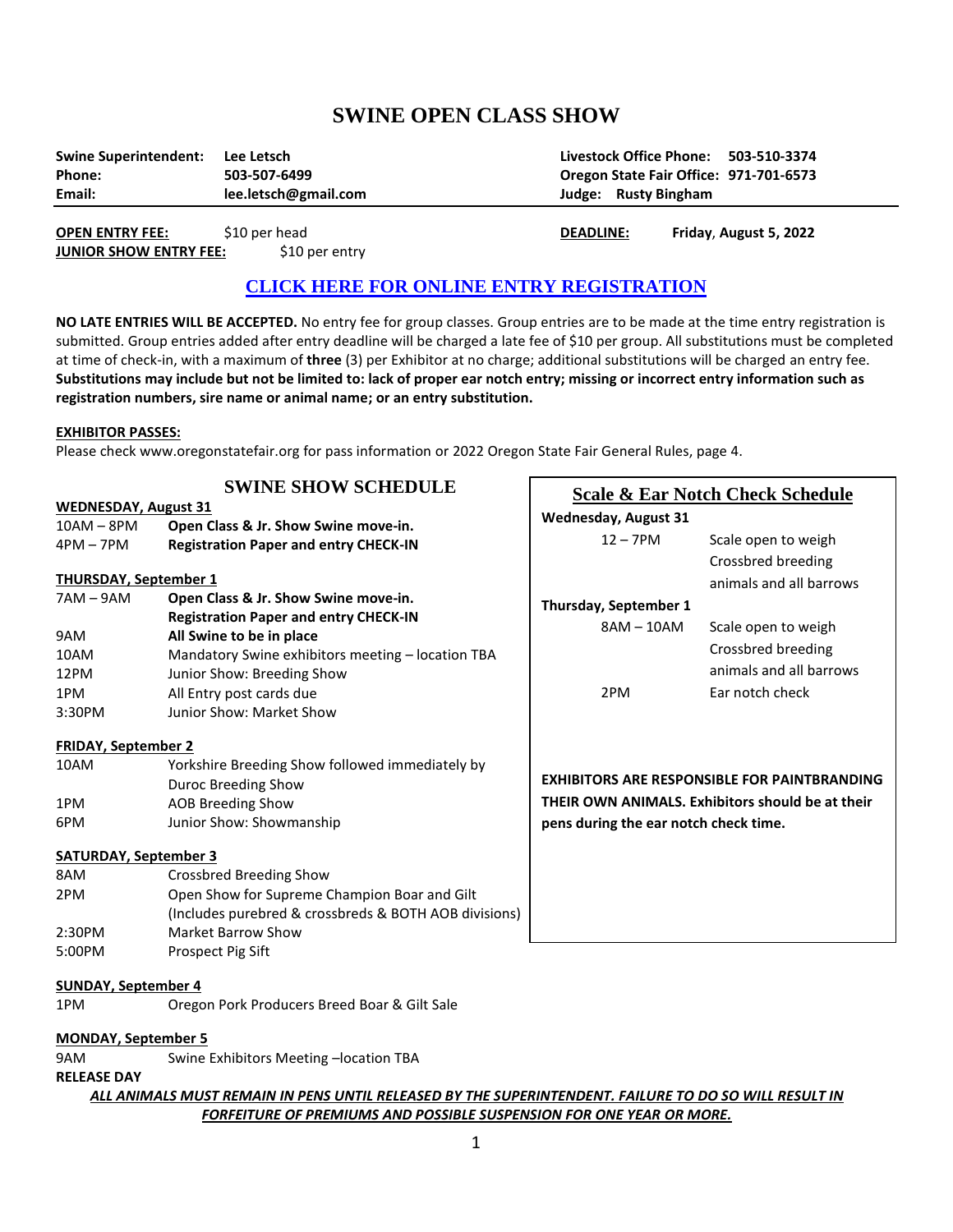# **SWINE POLICIES**

- 1. All General and Special Rules will be enforced.
- 2. All rules and regulations of the respective breed and/or show association will be enforced as applicable.
- 3. TAMPERING WITH LIVESTOCK Artificial coloring of any animal or any artificial means of removing or remedying physical defects of conformation in exhibition animals, such as lifting or filling under the skin, will be considered as fraud and deception. All animals giving evidence of such treatment will be barred from exhibition at the State Fair. If any animal is found by the official veterinarian to have been tampered with as previously described, it shall be disqualified from competition. All prize money that has been won at the current Oregon State Fair by the exhibitor on any animal or animals so disqualified will be forfeited. The finding of the official veterinarian as to whether or not any animal has been improperly tampered with shall be final and conclusive. The Oregon State Fair will not be responsible for the consequences, direct or indirect, of any animal or exhibitor being so disqualified or debarred from showing.
- 4. All swine exhibitors must remain in the barn until **the official release time on Monday as designated** by the livestock**/swine** superintendent; **time may be subject to change depending upon distance to travel**. **Release slips will be included in the exhibitor packet.** If all animals belonging to an exhibitor are sold either in the auction or by private treaty, the exhibitor and displays must be in place until officially released by the livestock superintendent. Failure to follow these rules will result in penalties which include forfeiture of premiums and may result in being barred from exhibiting at the State Fair.
- 5. On arriving at the Fairgrounds, all swine will be checked for hog lice and eggs by Division Superintendent (Open, 4-H and FFA) or person designated by the Superintendent, and the attending State Fair Livestock Veterinarian. Any animals found to have lice or eggs will be quarantined to their immediate pen and will be sprayed or dusted to control such by owner, and owner will take any other measures as directed by the Swine **Superintendent**. No swine will be allowed in the show or sale ring that shows signs of lice or eggs.
- 6. **All animals may be subject to a health check upon arrival or at any time while on the fairgrounds.**
- 7. Any swine exhibitor who does not cooperate with the Swine Superintendent, Agricultural Programs Manager, Oregon State Fair Veterinarian and management of Oregon State Fair, will be asked to immediately remove their animals from the Fairgrounds.
- 8. A breed that falls into the category of "All Other Breeds" and which shows at least 15 animals from three (3) or more exhibitors will have its own show the following year.
- 9. Breeds failing to show a minimum of 15 animals from three (3) or more exhibitors will not receive premium money for the following year. Exhibitors may receive premiums by showing in the All Other Breeds division, or breed associations may choose to continue their show without premium support.
- 10. Exhibition animals (not entered in AOB class or breed class) must complete online entry registration, and pen space will be allowed if pens are available.
- 11. All exhibitors showing a boar must have a boar board in their possession, or provide an accompanying board person, while in the show ring.
- 12. All boars must be under the control of the Exhibitor at all times.
- 13. Boars can be shown by youth at the discretion of the Swine Superintendent.
- 14. Exhibitor must have ownership 60 days prior to Fair.
- 15. The Supreme Champion Drive will consist of boar and female champions from purebred classes and crossbred swine.
- 16. **Weights turned in at the specified times will be the official weight used in the show, regardless of the scale used, and not subject to change after that time.**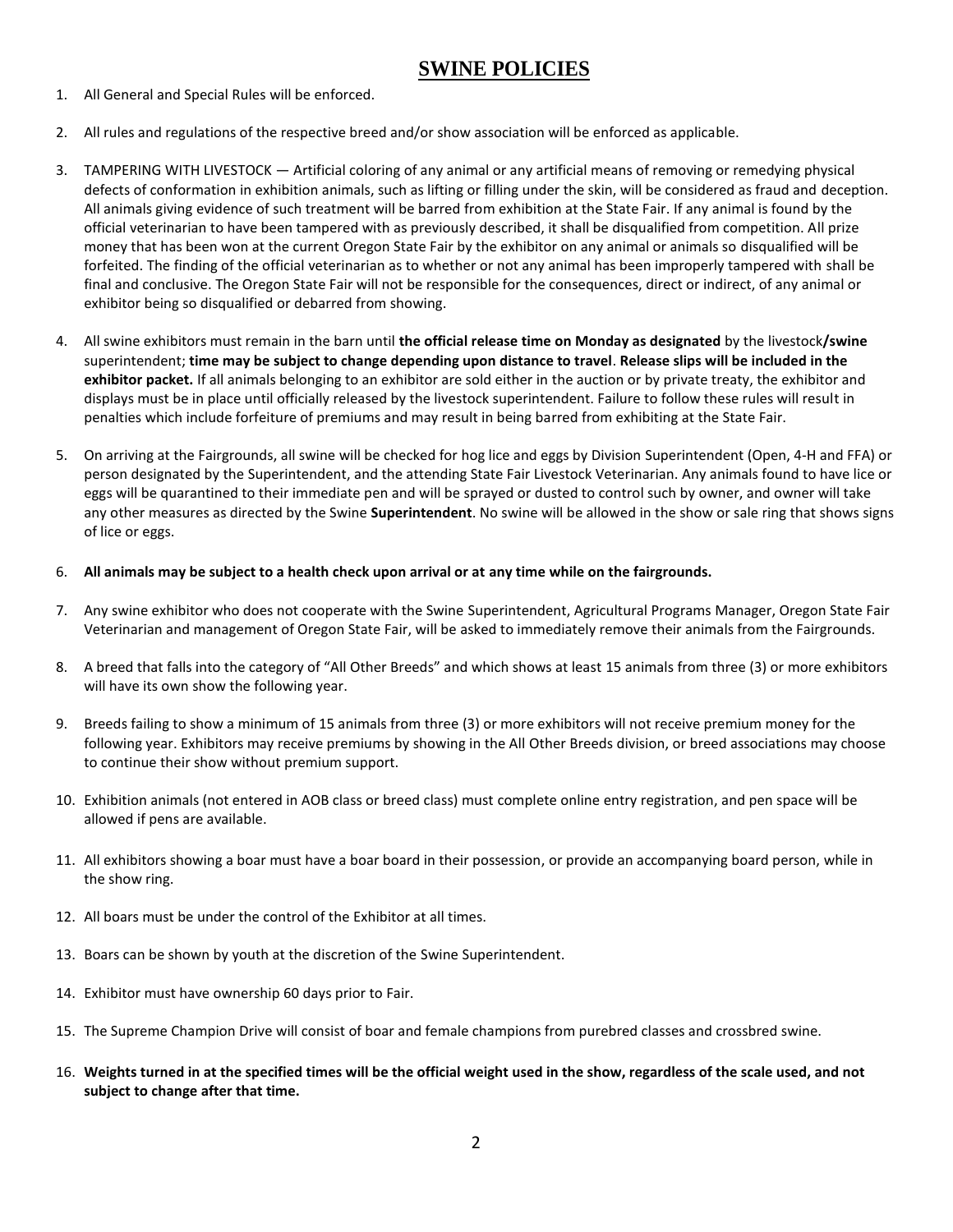- 17. **ALL SWINE MUST HAVE LEGIBLE AND FULLY HEALED EAR NOTCHES INCLUDING BARROWS**. The notches must be in the proper quadrant of the pig's ear according to the system used by U.S. Swine Breed Associations. The ear notches must be free of scabs or evidence of being freshly cut. Ear notches **on purebred swine must match registration papers**. Swine not meeting these requirements will be ineligible to show.
- Litter#  $\overline{P}$ ig# g 9 See below diagram:  $\boldsymbol{a}$ 3 a. Outside bottom = 1 b. Outside top = 3 c. Inside top  $= 9$ d. Inside bottom = 27 e. (Right ear only) f. Tip of ear  $= 81$  (Right ear only) O

#### 18. **ALL ANIMALS MUST HAVE A LEGIBLE PAINT BRAND NUMBER IN ORDER TO ENTER INTO THE SHOWRING.**

- 19. Any class with 18 or more entries will be split. The Swine Superintendent will determine how the class is to be split.
- 20. National Swine Registry standards will be enforced regarding Hampshire swine for off-belt classifications. Swine not meeting these requirements per the Swine Superintendent will be allowed to show in market hog classes, but will not be allowed to show in the breeding Swine classes.
- 21. **All breeding swine and prospect pigs must have 840 tags or any acceptable USDA tag to exhibit at the Oregon State Fair**. For more information, please visit [Official Swine Ear Tags webpage by the National Swine Registry.](http://www.nationalswine.com/shows/ear_tags.php)
- 22. **An Exhibitor is defined as the person or entity listed on the official Oregon State Fair entry and has ownership of the animal(s) listed on the entry. In the case animals are owned in the names of different members of an entity, all entries will be considered as a single exhibitor when listed on the entry of an entity. If a member wishes to exhibit as an individual, a separate individual entry should be submitted.**
- 23. **All Exhibitors, or their representative, are required to attend the Thursday Exhibitor meeting in order to show.**

## **PROSPECT PIG RULES**

- 24. **Prospect pigs must be exhibitor bred & owned (dam owned by exhibitor at time of breeding and farrowing).**
- 25. **Purebred prospect pigs must have registration papers upon arrival at Oregon State Fair.**
- 26. **Ear notch, breed and pedigree information for all prospect pigs must be turned in at swine show check-in.**
- 27. **Exhibitors will be issued identifying show ear tags at swine show check-in.**
- 28. **All prospect pigs must have legible and fully healed ear notches.**
- 29. **Prospect pigs must be born between May 1 and June 30.**
- 30. **Prospect pigs are not eligible for entry into any other swine division classes.**
- 31. **Entries are limited to four head per exhibitor, regardless of breed.**
- 32. **Prospect pigs may be boars, barrows or gilts.**
- 33. **The prospect pig sift is a non-premium event; however, entry fees must be paid.**
- 34. **One pen allowed for prospect pigs for each exhibitor.**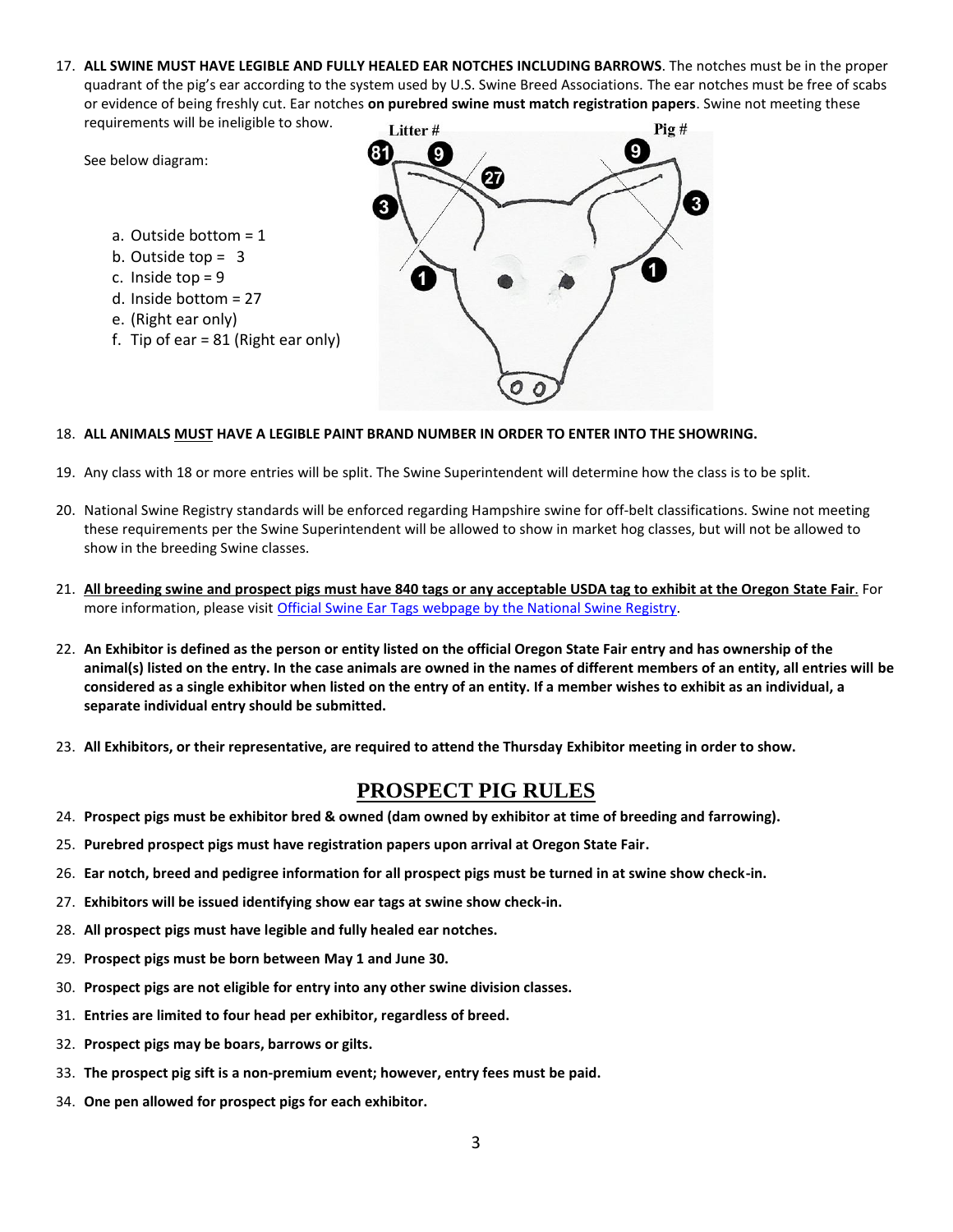# **JR SHOW RULES**

- 35. **Junior Exhibitors must be 21 years of age or younger as of January 1st of the current year.**
- 36. **Animals must be registered in Junior Exhibitor's name. Date of ownership shall be August 1, 2022, and ownership must be recorded with the breed association by August 1, 2022.**
- 37. **If a family farm is involved, it may read farm name, but must also have the Junior Exhibitor's name included. If more than one Junior Exhibitor owns the hog, they must be entered as one entry and cannot be split for group sections.**
- 38. **Junior Exhibitors must show their own animals. Exception: If Junior Exhibitor has more than one animal in a class, another Junior Exhibitor may show that animal. This rule will be strictly enforced.**
- 39. **Junior Exhibitors are limited to two animals in any one class.**
- 40. **Any Junior Exhibitor entering swine in either the Junior Show, Open Class Show or both must conform to the rules of the Open Class Swine Show.**
- 41. **Weights for the Market Show for the Jr. Show will follow the same weights as the Open Show.**
- 42. **Junior Show animals are not eligible for the sale unless entered and shown in the Open Show.**

# **OPEN SHOW SWINE HERDSMANSHIP AWARD**

To promote more interest in presenting an attractive Swine exhibit, premiums will be paid as follows:

#### **PREMIUM SCHEDULE**

| <b>AWARD</b>   | 1 S T |     |  |  |  |  |  |  |
|----------------|-------|-----|--|--|--|--|--|--|
| <b>PREMIUM</b> | 60    | .AC |  |  |  |  |  |  |

All exhibits will be inspected daily during the State Fair and scored on the condition of the animals, cleanliness of pens and aisles, particular attention being given to neatness and orderliness of areas used for tack and equipment. See Herdsmanship Scorecard below. Sportsmanship and cooperation of the Exhibitor will be taken into consideration.

## **HERDSMANSHIP SCORECARD**

| а.      |                                                                                 |  |
|---------|---------------------------------------------------------------------------------|--|
| b.      |                                                                                 |  |
| C.      | Decorative, attractive and educational display utilizing 2018 Fair theme 15%    |  |
|         |                                                                                 |  |
| a.      | Knowledgeable, courteous, friendly, able to answer questions about exhibit 10%  |  |
| b.      |                                                                                 |  |
|         |                                                                                 |  |
| a.      | Animals clean, groomed, clipped (before show), feet trimmed before arrival  15% |  |
| b.      |                                                                                 |  |
| $C_{r}$ |                                                                                 |  |
| d.      | Feed and equipment stored neatly when not in use, out of sight                  |  |
|         |                                                                                 |  |
|         |                                                                                 |  |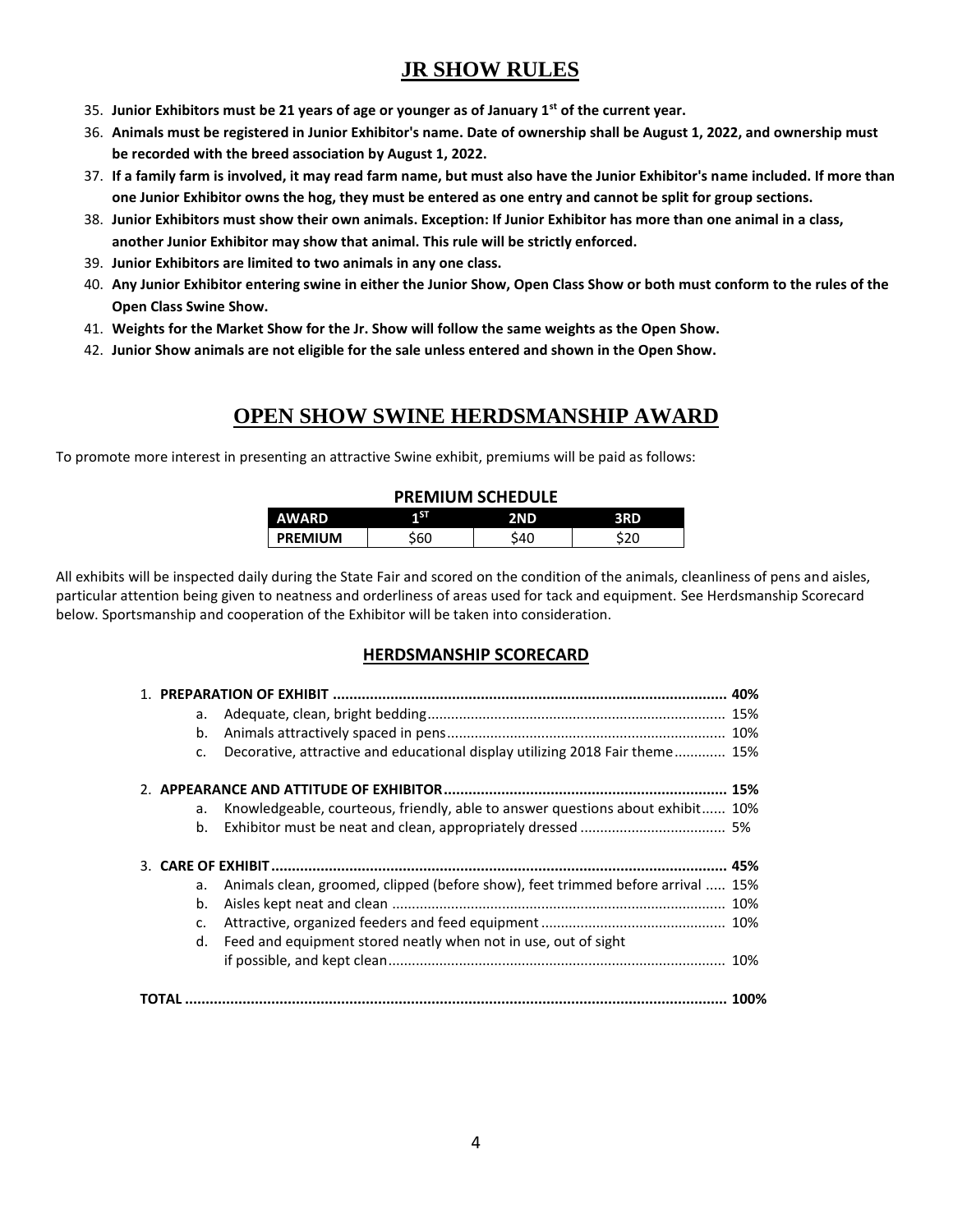# **OPEN SHOW PREMIER EXHIBITOR AWARD**

This award is made to the Exhibitor accumulating the most points *on not to exceed six animals*, owned and exhibited by the Exhibitor in the open single sections, for the *highest placing two animals in any given class per exhibitor*. A banner will be awarded to each premier exhibitor, as well as **\$50 provided by Oregon Pork Producers**.

## **PLACINGS AND POINTS FOR PREMIER EXHIBITOR AWARD**

| <b>PLACINGS</b> | 1st | າ nd | 3rd             | 4th | 5th                     | 6th |  |  |
|-----------------|-----|------|-----------------|-----|-------------------------|-----|--|--|
| <b>POINTS</b>   |     |      |                 |     |                         |     |  |  |
|                 |     |      |                 |     |                         |     |  |  |
| <b>ROSETTE</b>  |     |      | <b>CHAMPION</b> |     | <b>RESERVE CHAMPION</b> |     |  |  |
| <b>POINTS</b>   |     |      |                 |     |                         |     |  |  |

## **OPEN SHOW SPECIAL AWARDS**

#### **AMERICAN BERKSHIRE SPECIAL**

**The American Berkshire Association,** PO Box 2436, W. Lafayette, Indiana 47906, offers a plaque to the overall Grand Champion Market Barrow, if the animal is from a recorded Berkshire litter, and the Association is supplied a photo and story within thirty day of the show.

#### **THE JOE SONKA MEMORIAL AWARD**

A \$25 cash award will be presented to the exhibitor of the Grand Champion Market Barrow in honor of Joe Sonka. He was a respected swine producer from Douglas County and a mentor to many young people. This award is sponsored by Gene Pirelli, Salem, Oregon.

#### **WALT BURKE MEMORIAL AWARD**

This cash award is presented to the exhibitor of the Grand Champion female in All Other Breeds. This award is in honor of Walt Burke, a long time swine exhibitor and member of the Oregon Pork Producers. Walt was a mentor to many in the pork industry and was especially supportive of youth activities. Sponsored by Gene Pirelli of Salem, Oregon

#### **THE JOE SONKA MEMORIAL BARROW SHOW AWARDS**

Cash awards will be presented to the champion and reserve champion barrows in both the purebred and crossbred barrow show. Cash awards will also be presented to the overall Grand and Reserve Grand Champion Barrows. These awards are sponsored by the Sonka family in memory of Joe Sonka. He was a long time livestock producer, swine exhibitor and a mentor to many youth.

#### **DUROC, HAMPSHIRE, YORKSHIRE and LANDRACE SPECIAL AWARDS**

**The National Swine Registry**, Box 2417, West Lafayette, Indiana 47796-2417, is a consolidation of the American Yorkshire Club, American Landrace Association, Hampshire Swine Registry, and United Duroc Swine Registry. The National Swine Registry offers \$50 to the owner of the Grand Champion Barrow Overall Breeds in the on-foot show provided the barrow is a registered Duroc, Hampshire, Landrace or Yorkshire and is from a recorded litter. The owner must provide proof of registration and a picture to receive their award. All award winners must submit proof of registry and supply appropriate picture to the National Swine Registry within 60 days of the Show to receive their award.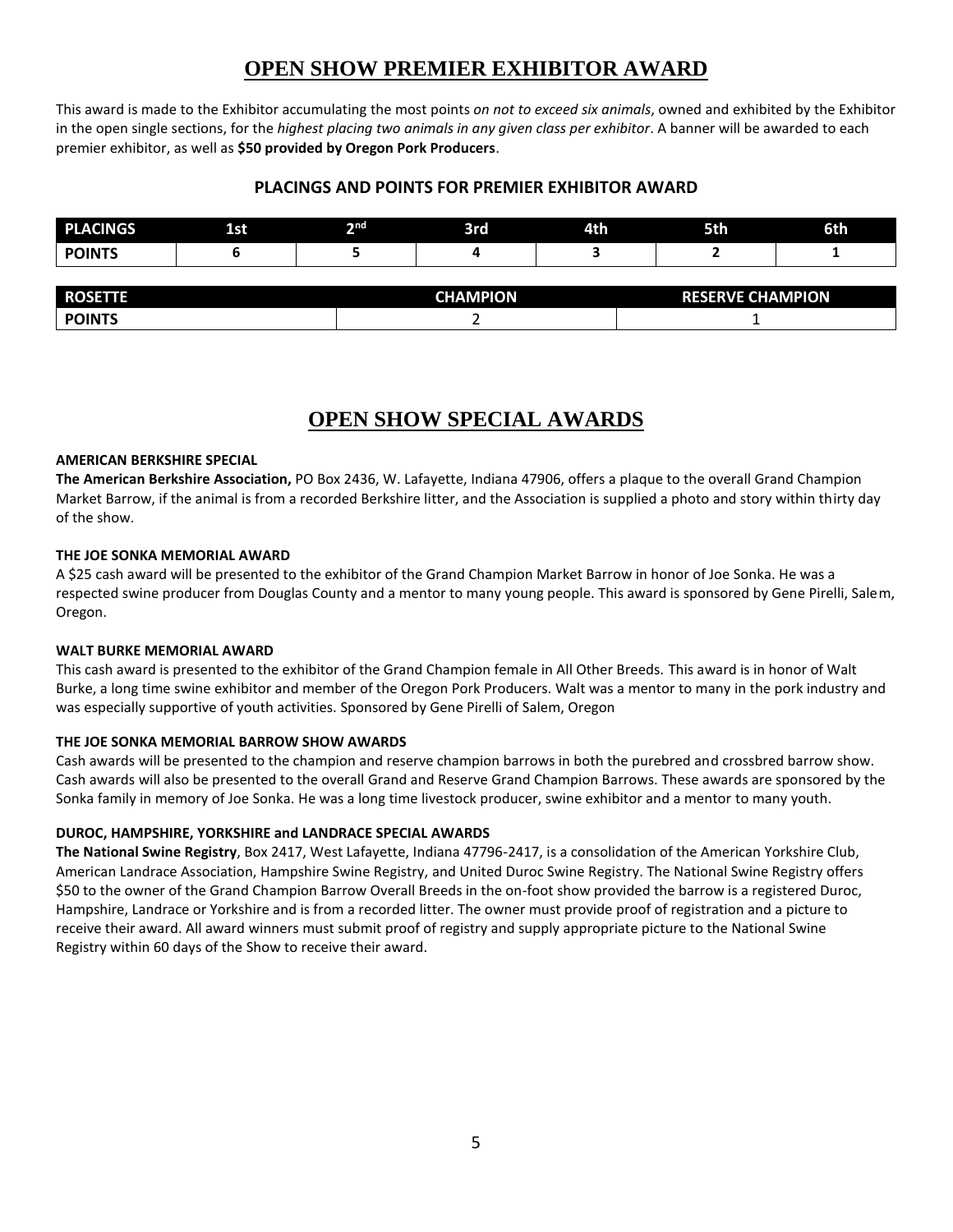# **DIVISION 631/641 — DUROCS DIVISION 632/642 — YORKSHIRES**

|    |                                                                                                           | <b>PLACINGS/PREMIUMS</b> |              |    |    |    |    |    |              |    |    |
|----|-----------------------------------------------------------------------------------------------------------|--------------------------|--------------|----|----|----|----|----|--------------|----|----|
|    | <b>INDIVIDUAL CLASSES DIVISION 631 &amp; 632</b>                                                          |                          | $\mathbf{2}$ | з  | 4  | 5  | 6  | 7  | 8            | 9  | 10 |
| 01 | Boar, January (Farrowed during January 2022)                                                              | 32                       | 30           | 28 | 26 | 24 |    |    |              |    |    |
| 02 | Boar, February (Farrowed during February 2022)                                                            | 32                       | 30           | 28 | 26 | 24 |    |    |              |    |    |
| 03 | Boar, March/April (Farrowed during March or April 2022)                                                   | 32                       | 30           | 28 | 26 |    |    |    |              |    |    |
|    |                                                                                                           |                          |              |    |    |    |    |    | 50 + Rosette |    |    |
|    |                                                                                                           |                          |              |    |    |    |    |    |              |    |    |
| 06 | <b>Fall Female</b>                                                                                        | 32                       | 30           | 28 | 26 | 24 |    |    |              |    |    |
|    | $(8/1/21 - 11/30/21)$ ; if bred must be bred to farrow by 11/1/22)                                        |                          |              |    |    |    |    |    |              |    |    |
| 07 | Gilt, December (Farrowed during December 2021)                                                            | 32                       | 30           | 28 | 26 | 24 |    |    |              |    |    |
| 08 | Gilt, January (Farrowed during January 2022)                                                              | 32                       | 30           | 28 | 26 | 24 | 22 | 20 | 18           | 14 | 14 |
| 09 | Gilt, February (Farrowed during February 2022)                                                            | 32                       | 30           | 28 | 26 | 24 | 22 | 20 | 18           | 14 | 14 |
| 10 | Gilt, March/April (Farrowed during March/April 2022)                                                      | 32                       | 30           | 28 | 26 | 24 |    |    |              |    |    |
|    |                                                                                                           |                          |              |    |    |    |    |    |              |    |    |
|    |                                                                                                           |                          |              |    |    |    |    |    |              |    |    |
|    | <b>GROUP CLASSES DIVISION 641 &amp; 642</b>                                                               |                          |              |    |    |    |    |    |              |    |    |
|    | 01 Best Pair – Either sex (December – March/April pigs)                                                   | 32                       | 30           | 28 | 26 | 24 | 22 | 20 | 18           | 14 | 14 |
|    | (Dam must be owned by exhibitor at time of breeding AND farrowing. One entry per Exhibitor.)              |                          |              |    |    |    |    |    |              |    |    |
|    | 02 OREGON STATE FAIR SPECIAL AWARD FOR OREGON BRED AND OWNED ANIMALS (Bred and owned by Oregon Exhibitor) |                          |              |    |    |    |    |    |              |    |    |
|    | (Best pair either sex. Dec - Mar/Apr pigs. One entry per Exhibitor.)                                      | 32                       | 30           | 28 | 26 | 24 | 22 | 20 | 18           | 14 | 14 |

# **DIVISION 633/643 — AOB DIV I HAMPSHIRE, BERKSHIRE, LANDRACE DIVISION 634/644 — AOB DIV II CHESTER WHITE, POLAND, SPOT, ALL OTHERS**

|     |                                                                                                        |    |              |    | <b>PLACINGS/PREMIUMS</b> |    |                |    |    |
|-----|--------------------------------------------------------------------------------------------------------|----|--------------|----|--------------------------|----|----------------|----|----|
|     | INDIVIDUAL CLASSES DIVISION 633 & 634                                                                  |    | $\mathbf{2}$ | 3  | 4                        | 5. | 6              |    | -8 |
| 01  | Boar, January (Farrowed during January 2022)                                                           | 32 | 30           | 28 | 26                       | 24 |                |    |    |
| 02  | Boar, February (Farrowed during February 2022)                                                         | 32 | 30           | 28 | 26                       | 24 |                |    |    |
| 03  | Boar, March/April (Farrowed during March/April 2022)                                                   | 32 | 30           | 28 | 26                       |    |                |    |    |
|     |                                                                                                        |    |              |    |                          |    | $50 + Rosette$ |    |    |
|     |                                                                                                        |    |              |    |                          |    |                |    |    |
| 06. | <b>Fall Female</b>                                                                                     | 32 | 30           | 28 | 26                       | 24 |                |    |    |
|     | $(8/1/21 - 11/30/21)$ ; if bred must be bred to farrow by 11/1/22)                                     |    |              |    |                          |    |                |    |    |
| 07  | Gilt, December (Farrowed during December 2021)                                                         | 32 | 30           | 28 | 26                       | 24 |                |    |    |
| 08  | Gilt, January (Farrowed during January 2022)                                                           | 32 | 30           | 28 | 26                       | 24 | 22             | 20 | 18 |
| 09  | Gilt, February (Farrowed during February 2022)                                                         | 32 | 30           | 28 | 26                       | 24 | 22             | 20 | 18 |
| 10  | Gilt, March/April (Farrowed during March/April 2022)                                                   | 32 | 30           | 28 | 26                       | 24 |                |    |    |
|     |                                                                                                        |    |              |    |                          |    |                |    |    |
|     |                                                                                                        |    |              |    |                          |    |                |    |    |
|     | <b>GROUP CLASSES DIVISION 643 &amp; 644</b>                                                            |    |              |    |                          |    |                |    |    |
| 01  | Best Pair – Either sex (December – March/April pigs)                                                   | 32 | 30           | 28 | 26                       | 24 | 22             | 20 | 18 |
|     | (Dam must be owned by exhibitor at time of breeding AND farrowing. One entry per exhibitor.)           |    |              |    |                          |    |                |    |    |
| 02. | OREGON STATE FAIR SPECIAL AWARD FOR OREGON BRED AND OWNED ANIMALS (Bred and owned by Oregon Exhibitor) |    |              |    |                          |    |                |    |    |
|     | (Best pair either sex. Dec – Mar/Apr pigs. One entry per Exhibitor)                                    | 32 | 30           | 28 | 26                       | 24 | 22             | 20 | 18 |
|     |                                                                                                        |    |              |    |                          |    |                |    |    |

**ALL ANIMALS SHOWN IN GROUP CLASSES MUST HAVE BEEN SHOWN AS INDIVIDUALS. GROUP ENTRIES MUST BE MADE AT SAME TIME AS INDIVIDUAL ENTRIES.**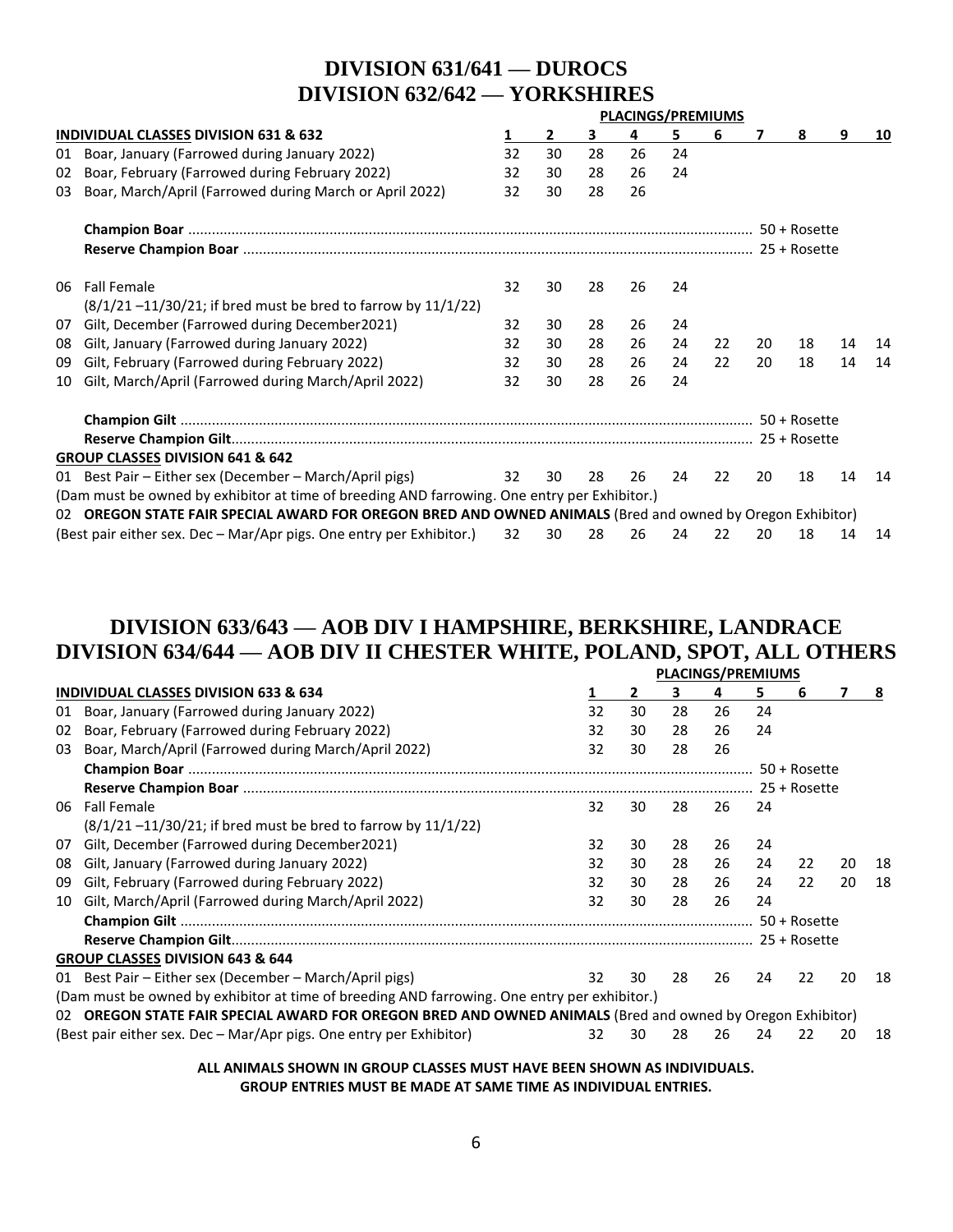# **DIVISION 635/645 – CROSSBRED SWINE**

- Boars and gilts will be weighed and divided into light, middle and heavy weight classes at the discretion of the Swine Superintendent.
- The stress status of crossbred boars must be posted on pen.

|                |                                                                                                        | <b>PLACINGS/ PREMIUMS</b> |              |    |    |    |              |    |              |    |    |  |
|----------------|--------------------------------------------------------------------------------------------------------|---------------------------|--------------|----|----|----|--------------|----|--------------|----|----|--|
|                | <b>INDIVIDUAL CLASSES DIVISION 635</b>                                                                 |                           | $\mathbf{2}$ | 3  | 4  | 5. | 6            |    | 8            | 9  | 10 |  |
| 01             | Boar, Light Weight (Farrowed 12/1/21 - 4/30/22)                                                        | 32                        | 30           | 28 | 26 |    |              |    |              |    |    |  |
| 02             | Boar, Middle Weight (Farrowed $12/1/21 - 4/30/22$ )                                                    | 32                        | 30           | 28 | 26 | 24 |              |    |              |    |    |  |
| 03             | Boar, Heavy Weight (Farrowed 12/1/21-4/30/22)                                                          | 32                        | 30           | 28 | 26 | 24 |              |    |              |    |    |  |
|                |                                                                                                        |                           |              |    |    |    |              |    | 50 + Rosette |    |    |  |
|                |                                                                                                        |                           |              |    |    |    |              |    |              |    |    |  |
| 06.            | <b>Fall Female</b>                                                                                     | 32                        | 30           | 28 | 26 | 24 |              |    |              |    |    |  |
|                | $(8/1/21 - 11/30/21$ ; if bred must be bred to farrow by 11/1/22)                                      |                           |              |    |    |    |              |    |              |    |    |  |
| 07             | Gilt, Light Weight (Farrowed 12/1/21 -4/30/22)                                                         | 32                        | 30           | 28 | 26 | 24 | 22           | 20 | 18           | 14 | 14 |  |
| 08             | Gilt, Middle Weight (Farrowed $12/1/21 - 4/30/22$ )                                                    | 32                        | 30           | 28 | 26 | 24 | 22           | 20 | 18           | 14 | 14 |  |
| 09             | Gilt, Heavy Weight (Farrowed 12/1/21-4/30/22)                                                          | 32                        | 30           | 28 | 26 | 24 | 22           | 20 | 18           | 14 | 14 |  |
|                |                                                                                                        |                           |              |    |    |    | 50 + Rosette |    |              |    |    |  |
|                |                                                                                                        |                           |              |    |    |    |              |    |              |    |    |  |
|                | <b>GROUP CLASSES DIVISION 645</b>                                                                      |                           |              |    |    |    |              |    |              |    |    |  |
| 01             | Best Pair – Either sex (December – March/April pigs)                                                   | 32                        | 30           | 28 | 26 | 24 | 22           | 20 | 18           | 14 | 14 |  |
|                | (Dam must be owned by exhibitor at time of breeding AND farrowing. One entry per exhibitor.)           |                           |              |    |    |    |              |    |              |    |    |  |
| O <sub>2</sub> | OREGON STATE FAIR SPECIAL AWARD FOR OREGON BRED AND OWNED ANIMALS (Bred and owned by Oregon Exhibitor) |                           |              |    |    |    |              |    |              |    |    |  |
|                | (Best pair either sex. Dec – Mar/Apr pigs. One entry per Exhibitor)                                    | 32                        | 30           | 28 | 26 | 24 | 22           | 20 | 18           | 14 | 14 |  |

# **DIVISION 636/646** — **PUREBRED BARROWS DIVISION 637/647 — CROSSBRED BARROWS**

All Market Barrows will be weighed from 12 – 7 PM on Wednesday, August 31 & 8 – 10 AM on Thursday, September 1, 2022. After all barrows are weighed, the Swine Superintendent and the Swine Exhibitors' Liaison Committee will meet and assign the barrows to three weight classes containing approximate equal numbers of barrows, both for Purebreds and Crossbreds, and for Single and Pairs of Market Barrows. The classes will be posted the day prior to the show. If within five pounds of the class weight break, a barrow may be moved to a different class in order to create a pair for that class. All barrows to weigh 220 to 300 pounds. Sow and boar registration papers required for all purebred entries.

|                                             | <b>PLACINGS/PREMIUMS</b> |    |    |    |    |                 |                 |  |
|---------------------------------------------|--------------------------|----|----|----|----|-----------------|-----------------|--|
| <b>CLASSES</b>                              |                          | 2  | 3. | 4  | 5. | 6               | 7               |  |
| Light Weight Market Barrow                  | 32                       | 30 | 28 | 26 | 24 | 22              | 20              |  |
| Pair of Light Weight Market Barrows         | 30                       | 28 | 26 | 24 | 22 | 20              | 18              |  |
| Middle Weight Market Barrow                 | 32                       | 30 | 28 | 26 | 24 | 22              | 20              |  |
| Pair of Middle Weight Market Barrows        | 30                       | 28 | 26 | 24 | 22 | 20              | 18              |  |
| Heavy Weight Market Barrow                  | 32                       | 30 | 28 | 26 | 24 | 22              | 20              |  |
| Pair of Heavy Weight Market Barrows         | 30                       | 28 | 26 | 24 | 22 | 20              | 18              |  |
| <b>Champion Market Barrow</b>               |                          |    |    |    |    |                 | $$20 + Rosette$ |  |
| <b>Reserve Champion Market Barrow</b>       |                          |    |    |    |    |                 | $$15 + Rosette$ |  |
| <b>Grand Champion Market Barrow</b>         |                          |    |    |    |    | $$70 + Rosette$ |                 |  |
| <b>Reserve Grand Champion Market Barrow</b> |                          |    |    |    |    |                 | $$50 + Rosette$ |  |
| <b>Champion Pair</b>                        |                          |    |    |    |    |                 | $$20 + Rosette$ |  |
| <b>Reserve Champion Pair</b>                |                          |    |    |    |    |                 | $$15 + Rosette$ |  |
| <b>Grand Champion Pair</b>                  |                          |    |    |    |    |                 | $$70 + Rosette$ |  |
| <b>Reserve Grand Champion Pair</b>          |                          |    |    |    |    |                 | $$50 + Rosette$ |  |

#### **ALL ANIMALS SHOWN IN GROUP CLASSES MUST HAVE BEEN SHOWN AS INDIVIDUALS. GROUP ENTRIES MUST BE MADE AT SAME TIME AS INDIVIDUAL ENTRIES.**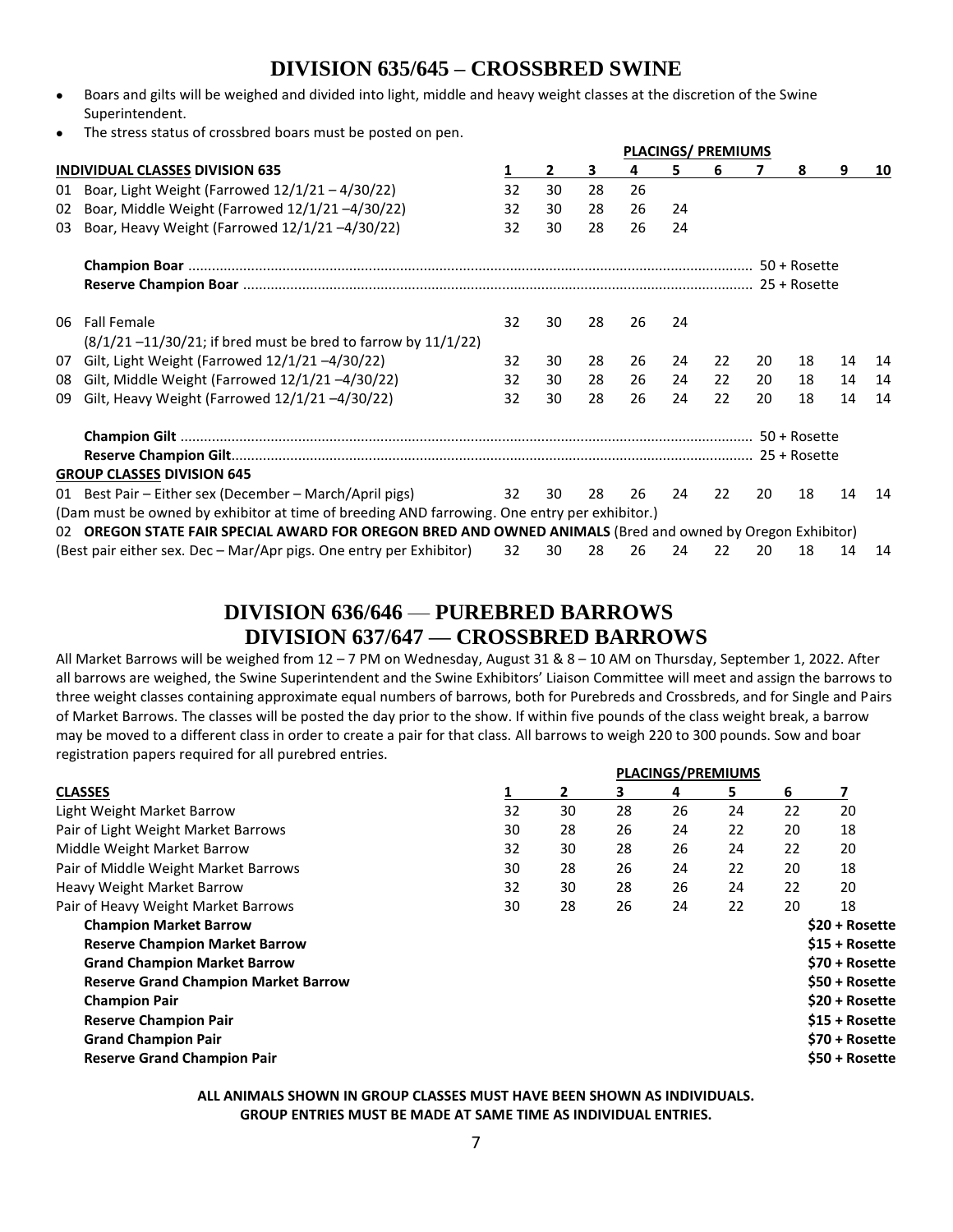# **DIVISION 638 — PROSPECT PIGS NON-PREMIUM EVENT [CLICK HERE FOR ONLINE ENTRY REGISTRATION](http://oregona.fairmanager.com/)**

**Exhibitors are required to register number of prospect pigs during online entry registration.**

**Ear notch, breed and pedigree information for all prospect pigs must be turned in at swine show check-in. NO LATE ENTRIES.**

**See pages 3-5 for all Swine Policies, including Prospect Pigs.**

**Refer to pages 11-12 for OPP Sale Rules.**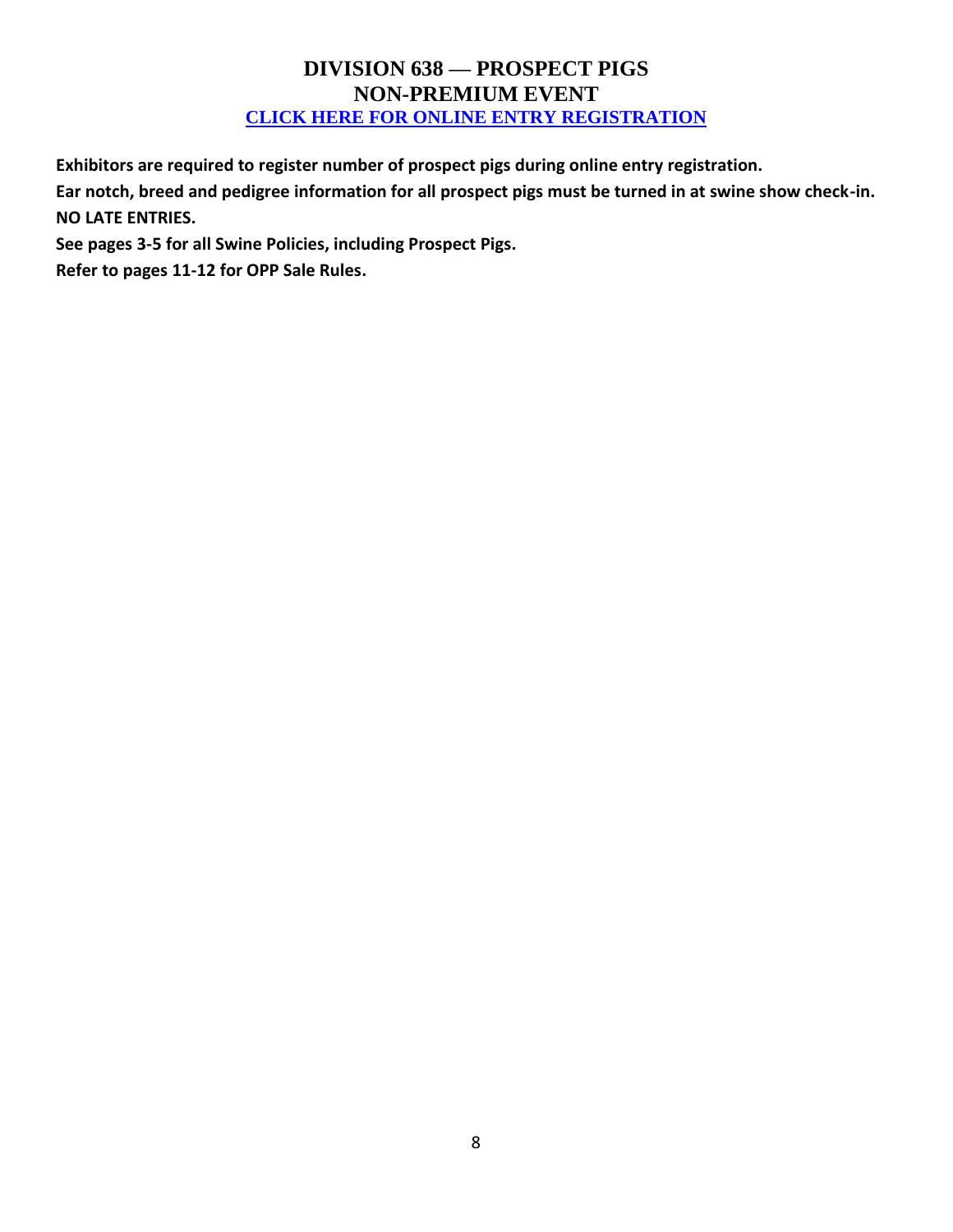## **DIVISION 639 — JUNIOR SWINE SHOW NON-PREMIUM EVENT**

## **NO LATE ENTRIES.**

## **See pages 3-5 for all Swine Policies, including Jr. Show. Berkshire Division female only**  Fall Female (8.1.21-11.30.21) Gilt December (Farrowed during December 2021) Gilt January (Farrowed during January 2022) Gilt February (Farrowed during February 2022) Gilt March/April/May (farrowed during March/April/May 2022) **Duroc Division female only**  Fall Female (8.1.21-11.30.21) Gilt December (Farrowed during December 2021) Gilt January (Farrowed during January 2022) Gilt February (Farrowed during February 2022) Gilt March/April/May (farrowed during March/April/May 2022) **Yorkshire Division female only**  Gilt December (Farrowed during December 2021) Gilt January (Farrowed during January 2022) Gilt February (Farrowed during February 2022) Gilt March/April/May (farrowed during March/April/May 2022) **All Others Breeds(AOB) Division female only aka Chester, Hampshire, Herefords, Landrace, Poland, Spot , Tamworth**  Gilt December (Farrowed during December 2021) Gilt January (Farrowed during January 2022) Gilt February (Farrowed during February 2022) Gilt March/April/May (farrowed during March/April/May 2022) **Crossbred Division female only**  Fall Female (8.1.21-11.30.21) Gilt, light weight (Farrowed 12.1.21-5.31.21) Gilt January middle weight (Farrowed 12.1.21-5.31.22) Gilt February heavy weight (Farrowed 12.1.21-5.31.22) Gilt March/April/May (farrowed during March/April/May 2022) **Market class (all purebreds and crossbreds shown together by weight)** Light weight (Farrowed 12.1.21-5.31.22) Middle weight (Farrowed 12.1.21-5.31.22) Heavy weight (Farrowed 12.1.21-5.31.22) **Showmanship Classes:**  Pee Wee (7 years of age and under) Junior (8-13 years of age) Intermediate (14-17) Senior (18-21)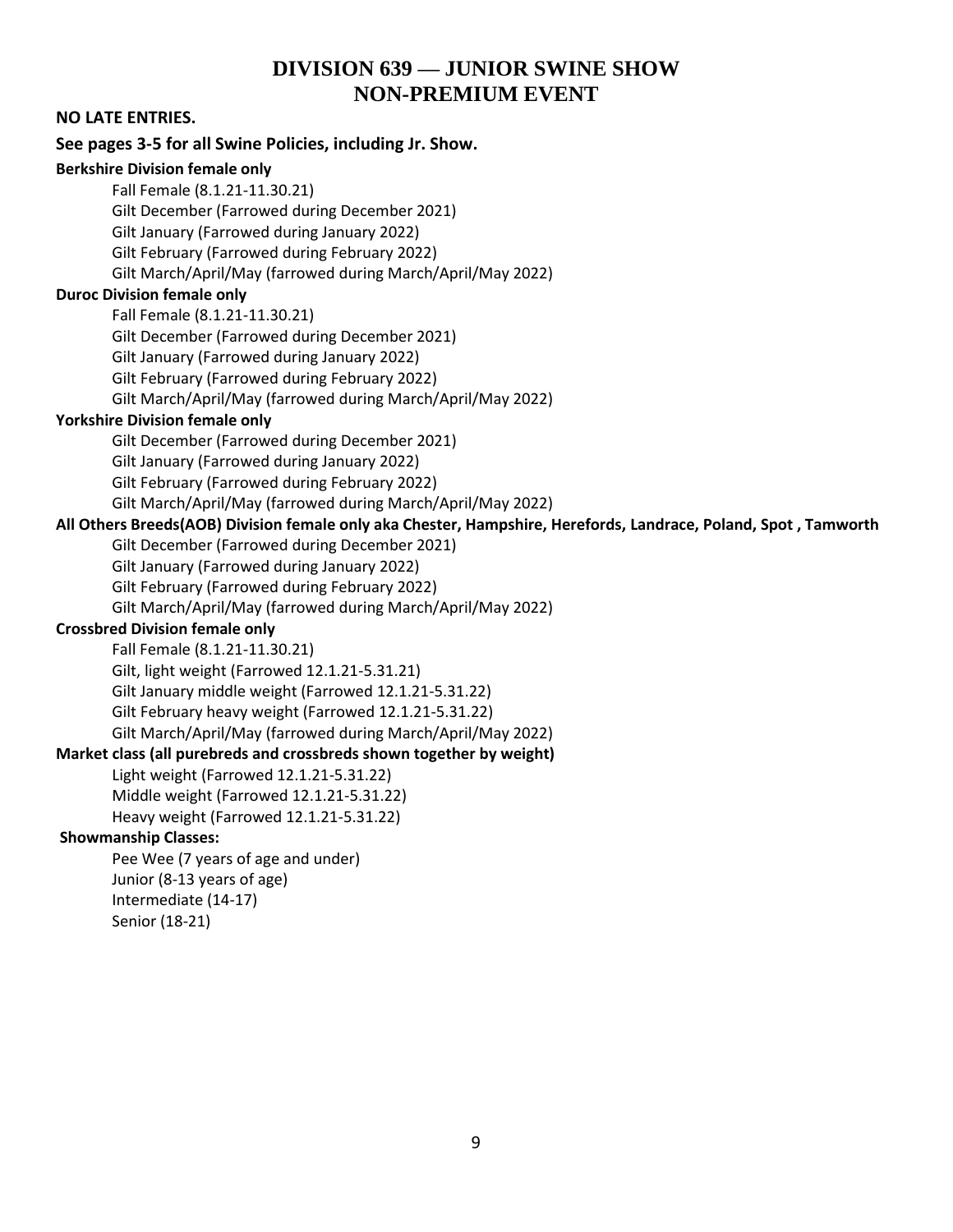## **OREGON PORK PRODUCERS BREEDING STOCK SALE**

**SALE DATE/TIME: Sunday, September 4th, 2022 at 1:00pm**

**SALE MANAGER: Lowell Bickle, 541-218-1228**

#### *New rule changes in bold*

- 1. All exhibitors must abide by the National Swine Registry Code of Fair practices.
- 2. Seller must be a current paid member of the Oregon Pork Producers.
- 3. All animals consigned to Oregon Pork Producers Breeding Stock Sale will be subject to the approval of the Sale Committee.
- 4. All exhibitors of eligible animals must see the representative of the sale manager and sign the clerk sheets within 30 minutes after the conclusion of each breed show. Exhibitors must also note on the clerk sheets whether the animal is to be placed in the sale, or withheld from the sale.
- 5. For "Good of the Sale" all animals that are released to the sale must have pictures taken by the sale management, time and location to be announced at the first exhibitors meeting. Pictures will be uploaded to Oregon Pork Producers Facebook to promote sale animals.
- 6. A COPY of the registration papers must accompany each animal at the sale ring.
- 7. Boar and Gilt selection:
	- All gilts and boars must have six functional nipples on each side.
	- *It is highly recommended sellers of animals have their hogs tested for stress gene.*
	- The top five (5) Fall Females per breed/section will sell. No more than two Fall Females per breed, per exhibitor will sell. If bred all bred gilts will be guaranteed to farrow by November 1, 20**22**.
	- Purebred bred gilts must be registered and may be bred to a boar of the same breed, another purebred breed, an exotic or a crossbred boar. Crossbred bred gilts may also be bred to any boar.
	- Breeder responsible for getting breeding certificate to buyer in timely fashion.
	- Open gilts (must be guaranteed to be open): Each breed division (purebred and crossbred) will be represented by three gilts per class; 1<sup>st</sup>, 2<sup>nd</sup> and 3<sup>rd</sup> placing animals. In the event of a large class being split into two classes, two (2) animals per class;  $1<sup>st</sup>$  and  $2<sup>nd</sup>$  placings will be eligible for the sale.
	- The highest released female of each breed (not division), at the Judge's discretion, will be available for sale.
	- Boars: Each breed division (purebred and crossbred) will be represented by the Division Champion and Res. Champion plus 1 additional animal for each ten animals exhibited. Examples: Yorkshire division has a total of 9 boars shown. Yorkshires would be represented by the Champion and Res. Champion animals. Duroc division has a total of 11 animals shown. Durocs would be represented by the Champion and Res. Champion and the  $1<sup>st</sup>$  place January animal.
- 8. Prospect pig selection:
	- Total number of prospect pigs in the sale shall be limited to 24.
	- Crossbreds: up to 7 males and 7 females will be allowed.
	- Purebreds: up to 5 males and 5 females will be allowed.
	- Sale order to be determined by the Judge.

*Sale eligibility sequence for purebred boars and open gilts is as follows:*

> Supreme Champion Champion Reserve Champion 1<sup>st</sup> Open Fall gilt 1<sup>st</sup> December (gilt only) 1<sup>st</sup> January 1<sup>st</sup> February 2<sup>nd</sup> Open Fall gilt 2<sup>nd</sup> December (gilt only) 2<sup>nd</sup> January 2<sup>nd</sup> February

3<sup>rd</sup> Open Fall gilt 3<sup>rd</sup> December (gilt only) 3<sup>rd</sup> January (gilt only) 3<sup>rd</sup> February (gilt only)

*Note: The only March/April pigs that will qualify for the sale must be Champions or Reserve Champions.*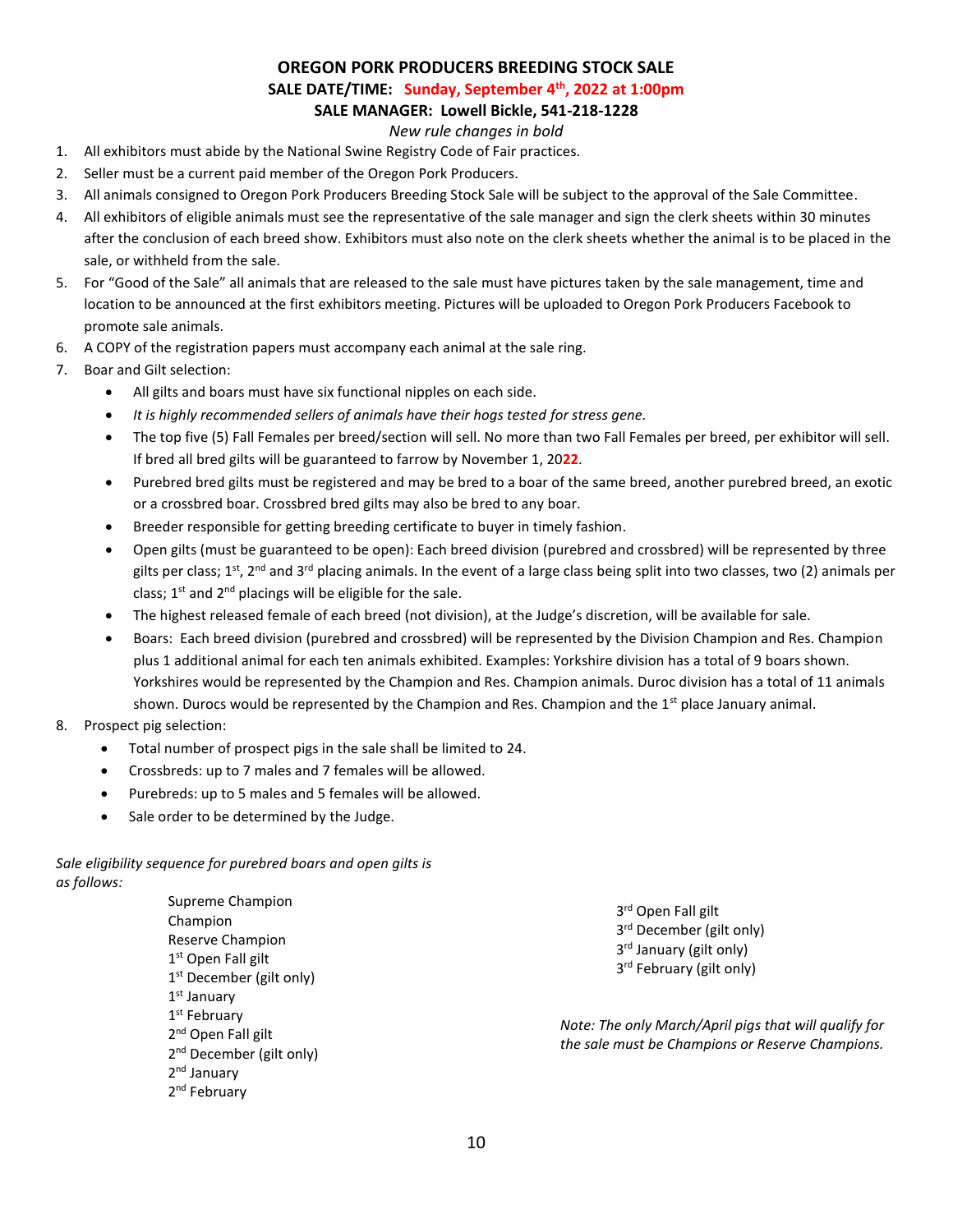*Sale eligibility sequence for crossbred boars and open crossbred gilts is as follows:*

> Champion Reserve Champion 1<sup>st</sup> Heavyweight 1st Middleweight 2<sup>nd</sup> Heavyweight 2<sup>nd</sup> Middleweight 3<sup>rd</sup> Heavy weight (gilt only) 3<sup>rd</sup> Middleweight (gilt only)

**Note:** *The only light weight pigs for crossbred boars and open gilts that will qualify for the sale must be Champions or Reserve Champions.*

*Sale eligibility sequence for prospect pigs is as follows:*

> Grand Champion Reserve Grand Champion Remaining Champion/Reserve Rest of the prospect pigs with entire sale order as determined by the judge.

*The order of the sale for 2022 will be as follows:*

Purebred & Crossbred Boars Purebred & Crossbred Bred Gilts Purebred & Crossbred Open Gilts Prospect Pigs

9. Any pig not selected for the Oregon Pork Producers Breeding Stock Sale here after known as *the sale* may not be priced or sold prior to the end of the sale. This includes verbal agreements between seller and buyer with the intent to complete the transaction after the Oregon Pork Producers Sale. Failure to abide by this rule will result in the immediate suspension from the sale for one (1) year. A second offense will result in permanent banning for the sale. A complaint/concern must be submitted in writing and signed to the sale committee manager prior to the close of the Oregon State Fair where the infraction occurred (to allow research and action on the complaint to take place in a timely manner prior to all parties leaving the Fair if possible). The party involved may defend their situation with the sale committee at that time and show written proof that the conversation and/or sale did not take place.

#### 10. **Payment for pigs is required at time of sale.**

- 11. All animals purchased through Oregon Pork Producers Breeding Stock Sale will be released immediately following the sale.
- 12. Out of state exhibitors will provide buyer with a copy of Health Papers used to enter the State of Oregon.
- 13. All animals sold will be at purchaser's risk. ALL purchasers must sign a release form at the time of purchase.
- 14. If an animal is "withheld by owner" from the sale, there MAY be a lower placing animal brought up to replace the one "withheld by owner". This will be at the judge's discretion; at the request of the Auction Committee.
- 15. No person shall include in any public auction or sale of purebred livestock any animal which is not offered for bona fide sale, or which is placed in the sale for the purpose, or with the intent, of creating, or attempting to create, any fictitious value for any other animal offered at the sale by by-bidding, offering fictitious bids, making fictitious sales or otherwise. ORS 599.530
- 16. The ORIGINAL registration papers, SIGNED by the seller/owner will be surrendered by seller/owner to the Sale Committee at the Sunday morning meeting. No check will be issued to seller until registration papers are surrendered.
- 17. Immediately prior to entering the sales ring, each animal will be checked to verify that ear notches match both the registration paper and the official sale catalog. Any animal whose ear notch ID does not match both documents, or if ear notches show any evidence of tampering or disguise, that animal *will not* enter the sale ring and will be returned to the barn. The seller will forfeit their place in the sale, and may not bring a "replacement" animal to the sale ring. The sale will not be interrupted or delayed due to any issue addressed in this rule.
- 18. Non-compliance with any of these rules can/will result in the seller being banned from selling in future sales until matters are resolved.
- 19. Phone bids will only be accepted prior to starting of auction. Phone bids will end 30 minutes prior to start of sale. Ring men will be in charge of the bidding of said phone bids. Potential buyer must contact sale manager with required information in order to receive bidder number. (Contact Lowell Bickle 541-218-1228). Information needed: All contact information, Credit card information (only option for phone, remote or proxy sale), Animal identification, breed and ear notch, Top bid or price range per animal.
- 20. All animals on grounds are held at consignor's risk until sold. Ownership changes hands when the auctioneer cries "sold". Animals are held at purchaser's risk from that time on. Oregon Pork Producers Association and the Oregon State Fair assumes no responsibility whatsoever due to fire, flood, lockouts, accidents, war or any other causes.